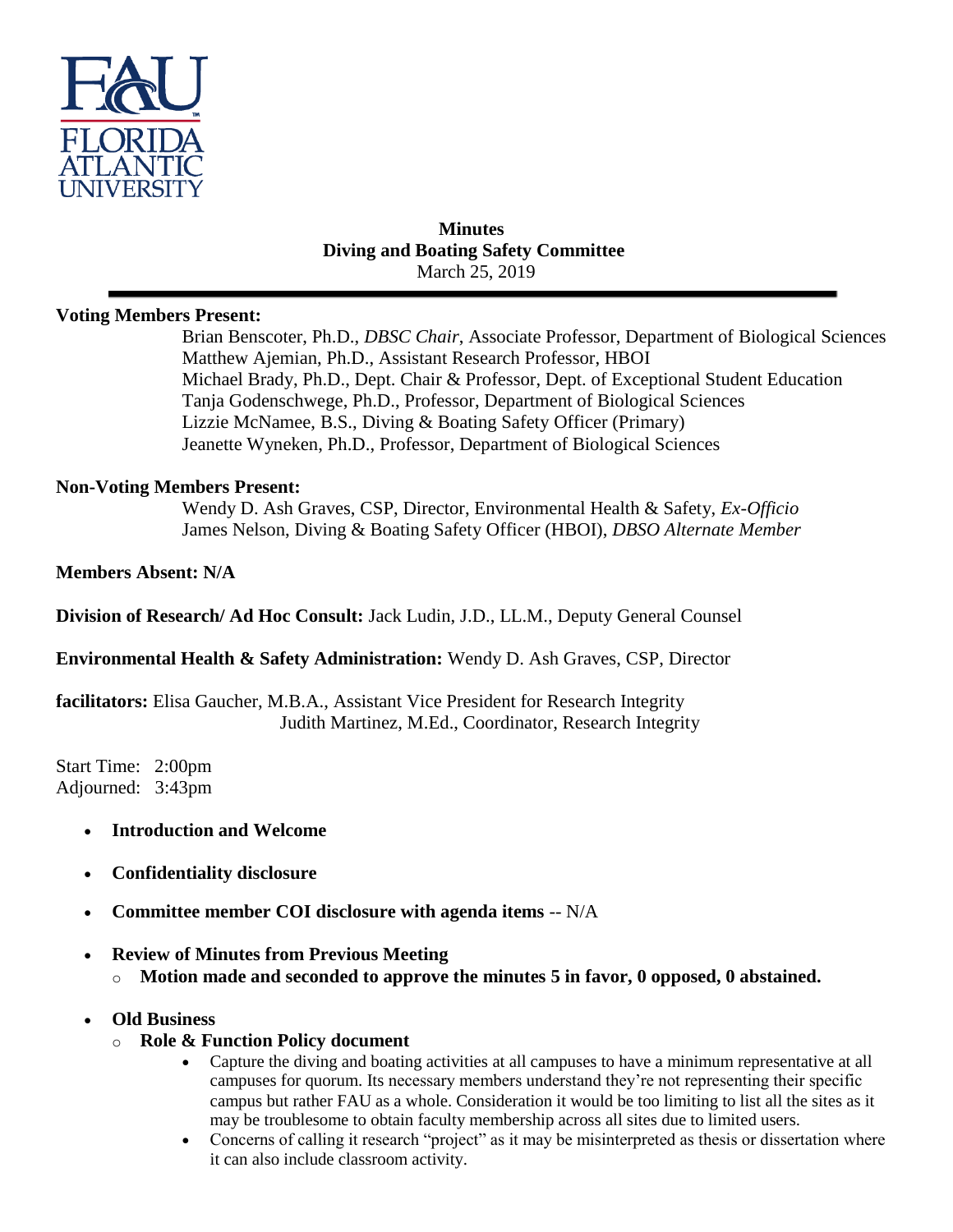

- Changing from committee to board
- Discussion regarding the term "Control" and how it may create concerns among the community. Language was taken directly from AAUS. Proposal to remove the word control and call it Diving and Boating Board.

#### **Motion made to adopt the Role & Function policy as amended to include the name as Diving and Boating Board (DBB). 5 in favor, 0 opposed, 0 abstained.**

- o Float Plan Changes: major vs. minor
	- What changes cannot be included as day of changes on the fly
	- New App does not have the ability to open an existing Float Plan and make changes to it.
	- Purpose of the Float Plan is essentially an emergency response plan which allows people to determine what can be used if someone doesn't show up at the reported time and day. If the DBSO is aware of the changes in real time, to be able to access accurate information especially in the event of a concern.
	- Is it acceptable to text the DBSO real time changes so that they're aware in the event of emergency response plan has to take place
	- Create a float plan on the fly or create a new submission was original question? Email versus approval from approve to notify.
	- Got agreement from Kajiura lab to test out the Float Plan at Boca
	- There's need in e-App to track changes made on day of
	- Just notification may not be sufficient for proper management as was discussed at the previous meeting
	- Float Plan app doesn't currently have all the capabilities it may need but we need to first examine which are important now to launch and anything additional will need to be in Phase 2
	- Proper phone and protection against water should be included as minimum equipment requirements
	- Major change needing operator and vessel size that they're qualified to operate. Major changes will still require active approvals.
	- Matrix should spell out if you're doing these things then you should do this for approval and if this then just notify.

> Action Item: Wendy to send Float Plan app for people to test out

> Action Item: Committee to test out float plan app and assess proper terms to describe. What needs a new float plan and what operators can change post-approval. Updated versus replace.

## Member leaves at 2:43pm

- o Non-Compliance Issue update
	- Lab previously forgot to submit float plan
	- DBSO has followed up on the lab and with the PI
	- This same lab has now had an issue where a lab member submitted a float plan at 6am on Friday morning and went out on Saturday instead without receiving approval
	- Proposal for the DBSC to write a letter of non-compliance. After consulting the policy, DBSO will contact PI regarding grievances and PI's response to that.
	- Motion made for the PI to be contacted and notified that the Board is asking for an explanation of a series of recent violations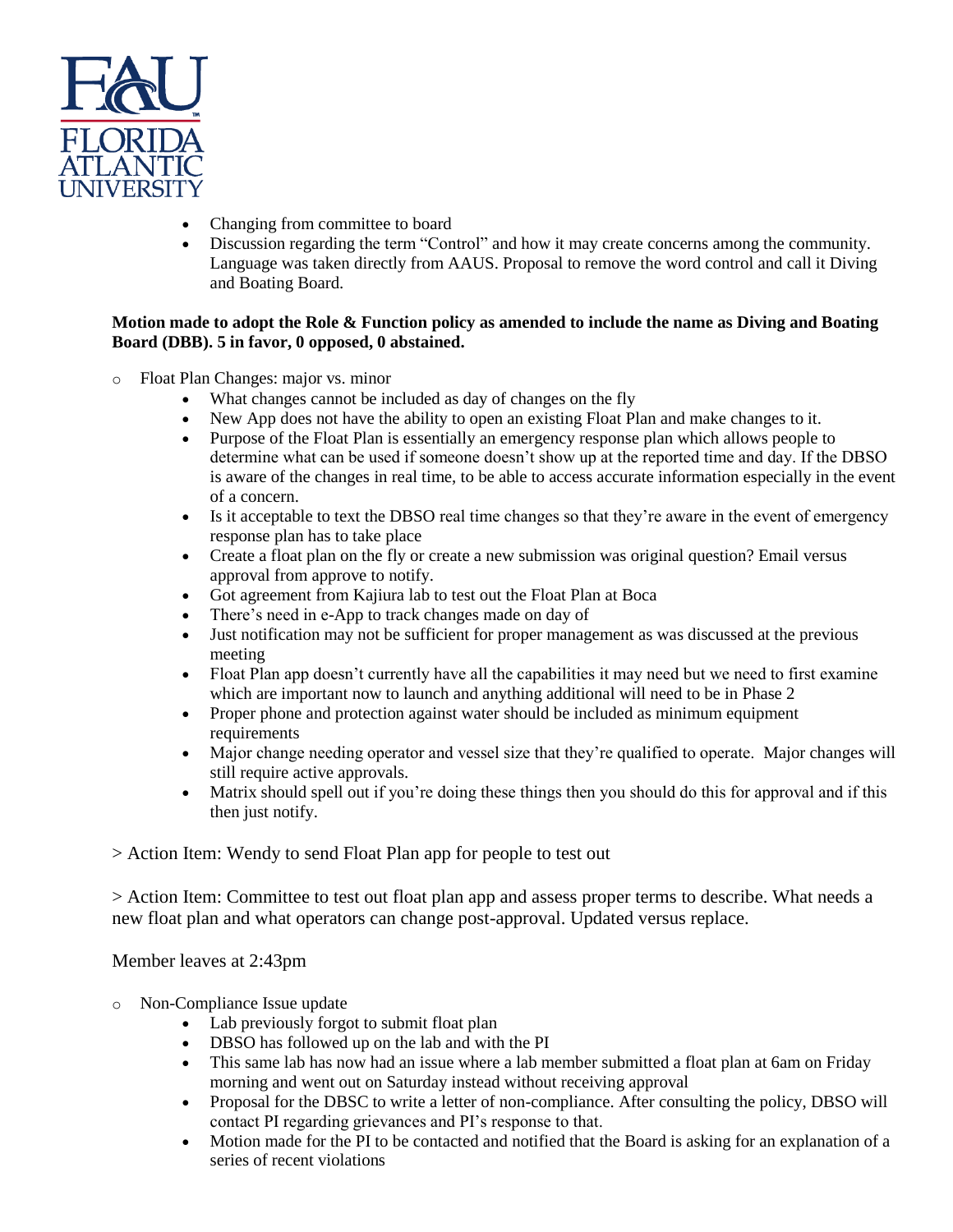

 Discussion on whether DBSO should be the one to contact the PI or whether it should come from the committee. Proposition that DBSO work with the lab and inform them to work with DBSO to remedy the issue or it will need to be brought to the board.

## **New Business**

- o DBSO Updates
	- According to the AAUS and FAU Manual the Board has to vote in new diver's certification or new depths.
	- Motion made and seconded to approve certification of new scientific diver
	- 2 newly trained Nitrox divers at HBOI
	- MOCC class last month for 3 students
	- Member asks regarding notification of MOCC or how to access location of training dates
	- CPR class for 11 at HBOI, CPR class at Boca for 4 to get everyone up to speed by the May 1<sup>st</sup> guideline. Notice was sent out to all divers and boaters
	- Kayakers now have to be checked off for competency so there has been the development of a Check-out list and 3 people have been
	- Sullivan Park (The Cove)
	- Training days and scientific dives have produced several qualified divers who have obtained internships
	- DBSO has completed 24 dives already
	- Completed the Diving Manual, and will now revise it to include the new name. Wendy and Jimmy will be reviewing it. Onto the Boating Manual.
- Southern location for MOCC training
	- Phil Foster, Blue Heron park is not good for training due to crowding
	- John Prince Park- got an agreement with them to reserve one of their boat ramps to e able to do training is the least desirable due to maneuverability and previous negative experience
	- Eula Johnson  $& Dr. Myzel State Park received agreement with this park next to Sea Tech.$ Can park boats at SeaTech. Don't have knowledge of places nearby
	- Can we partner with FWC or have MOCC trainings at the same time at the Blue Heron in order to facilitate that location as a training option.
	- Can have multiple training location options at the southern locations
- o DAN Instructor trainer
	- Member participated in DAN NAUI instructor trainer workshop should anyone now be interested in CPR through DAN and NAUI member can provide that training
	- To become an instructor of the DAN courses you either need a diving assistant or a master diver
	- Consideration to be added to the Scientific Diving
	- DAN DFA Pro